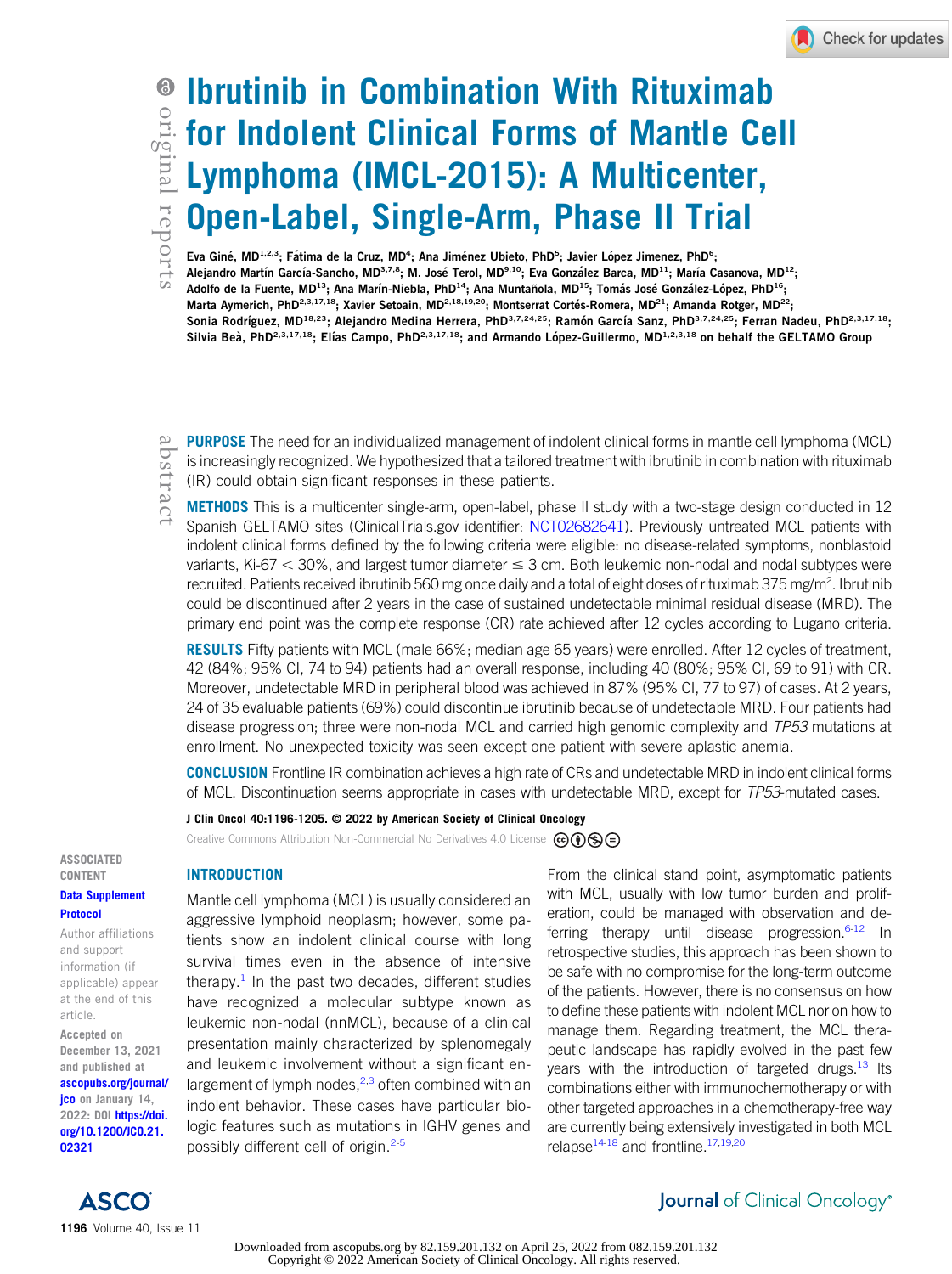## CONTEXT

## Key Objective

Indolent clinical forms of mantle cell lymphoma (MCL) could deserve an individualized management. For the first time, the IMCL-2015 evaluates a tailored frontline treatment using ibrutinib in combination with rituximab (IR). In addition, a minimal residual disease (MRD)–driven time-limited treatment is incorporated, which is a clear novelty in this disorder.

## Knowledge Generated

The IR is highly active in indolent clinical forms of MCL patients, achieving high rates of complete responses and undetectable MRD, which allows treatment interruption in the majority of responders. Of note, no differences have been observed among non-nodal MCL or conventional MCL molecular subtypes. However, patients with TP53 mutations have a higher risk of early progression and poor survival.

## Relevance (J.W. Friedberg)

These provocative data on an MRD-driven time-limited treatment for patients with indolent MCL warrant further investigation in prospective randomized clinical trials.\*

\*Relevance section written by JCO Editor-in-Chief Jonathan W. Friedberg, MD.

The use of minimal residual disease (MRD), which has demonstrated an outstanding prognostic value in immunochemotherapy-based clinical trials, $^{21}$  $^{21}$  $^{21}$  needs to be evaluated in depth with new targeted therapies in MCL. Nevertheless, it seems reasonable to incorporate this parameter to try to limit the duration of the otherwise indefinite administration of new drugs.

The IMCL-2015 study aimed to evaluate the combination of ibrutinib with rituximab (IR) in the upfront treatment of indolent clinical forms of MCL by means of a MRD-driven approach to limit treatment duration. By using a clinical definition to select indolent MCL cases, we intended to provide an easy ground to allow future comparisons although a deep biologic characterization of these cases should be performed.

## **METHODS**

## Patients and Trial Design

The Spanish Lymphoma Group (GELTAMO [Grupo Español de Linfomas y Trasplante Autólogo de Médula Osea]) carried out an open-label, multicenter, single-arm, phase II study in patients with untreated indolent clinical forms of MCL. Patients were enrolled in 12 centers according to the following key eligibility criteria: age 18 years or older; confirmed MCL diagnosis according to WHO diagnosis, excluding blastoid variants and/or Ki-67  $>$  30%; previously untreated; asymptomatic and with an Eastern Cooperative Oncology Group performance status score of 0 or 1; and leukemic non-nodal forms but also other clinical presentations as long as the largest diameter of the lymph nodes did not exceed 3 cm. In addition, stable disease for at least 3 months with no signs of progression or immediate need of treatment was also required (Protocol, online only) The study was approved by the ethics committees of the centers and conducted according to the Declaration of Helsinki and International Conference on Harmonisation guidelines for

Good Clinical Practice. All patients provided written informed consent. This trial is registered with Clinical-Trials.gov identifier: [NCT02682641](https://www.clinicaltrials.gov/ct2/show/NCT02682641).

## Ethics Committee Approval

The GELTAMO-sponsored IMCL-2015 study, [NCT02682641](https://www.clinicaltrials.gov/ct2/show/NCT02682641) and EudraCT: 2015-004158-17, was first approved by the ethics committee of the Hospital Clínic of Barcelona in January 26, 2016.

## Treatment and Assessments

Patients received four weekly doses of rituximab at 375 mg/  $m<sup>2</sup>$  intravenously during the first cycle of 28 days (days 1, 8, 15, and 22 of cycle 1) followed by four more doses at day one of every other cycle (cycles 3, 5, 7, and 9) up to a total of eight doses. Ibrutinib was given orally at a fixed continuous dose of 560 mg once daily and discontinued after 2 years of treatment in the case of sustained undetectable MRD (at least for 6 months at two consecutive determinations), otherwise until progression or unacceptable toxicity. Adverse events (AEs) were evaluated according to the Common Toxicity Criteria for adverse Events (CTCAE, version 4.03). The screening workup and the assessment of response after cycle 12 (C12) included a positron emission tomographycomputed tomography (PET-CT), bone marrow (BM) aspirate, and biopsy. Histologic review and peripheral blood (PB) sample collection for genomic studies were centralized at Hospital Clínic of Barcelona. Lugano response criteria were applied and included a central review of PET-CT by the GELTAMO imaging working group. For the detection of MRD, samples of PB and BM were centralized at Hospital Clínico Universitario de Salamanca. EuroMRD protocols<sup>22</sup> were applied for allele-specific oligonucleotide real-time quantitative polymerase chain reaction and when needed, next-generation sequencing–based protocols,<sup>23</sup> to allow at least a sensitivity of  $10^{-5}$ . Patients were monitored with MRD studies and CT scans every 6 months for a maximum planned follow-up of 7 years. All genetic analyses were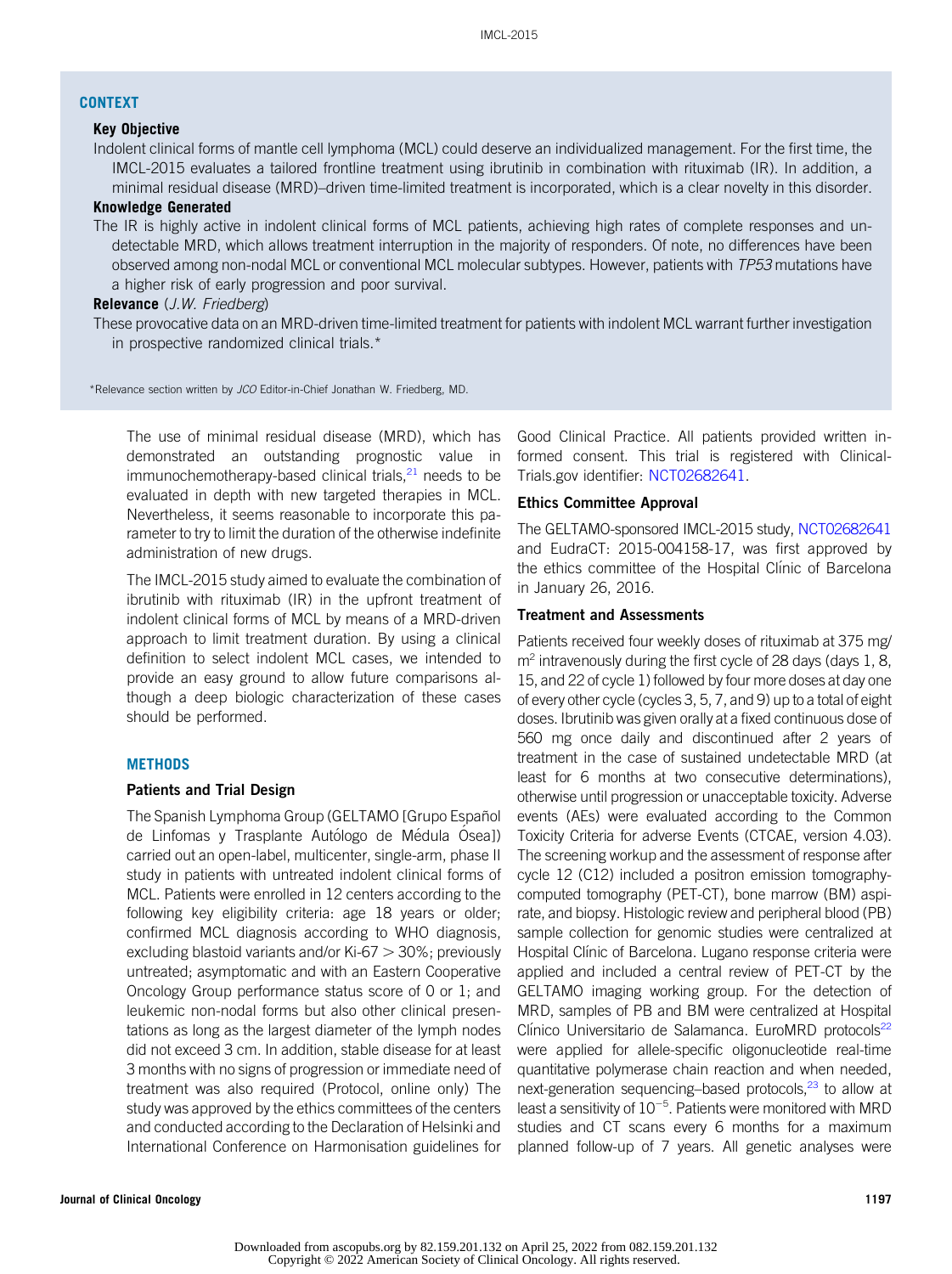performed as previously described<sup>[4,](#page-9-15)[5](#page-9-3)</sup> and are detailed in the Data Supplement (online only).

# End Points

The primary end point was the complete response (CR) rate achieved at 12 months of treatment (after completion of C12) according to Lugano criteria in the intention-to-treat population. Secondary end points included the safety and the tolerability of the IR combination, overall response (OR) and the rate of undetectable MRD, progression-free survival (PFS), duration of response, and overall survival (OS).

## Statistical Analysis

The hypothesis was that ibrutinib and rituximab combination (IR) would achieve at least a 50% CR rate compared with 30% usually obtained with rituximab plus cyclophosphamide, doxorubicin, vincristine, and prednisone. We used Simon's two-stage optimal design with

<span id="page-2-0"></span>

|                  | <b>TABLE 1.</b> Baseline Characteristics of 50 Patients at IMCL-2015 |
|------------------|----------------------------------------------------------------------|
| <b>Inclusion</b> |                                                                      |

| Characteristic                                    | Patients ( $N = 50$ ) |
|---------------------------------------------------|-----------------------|
| Median age, years (range)                         | 65 (40-85)            |
| Sex, No. (%)                                      |                       |
| Male                                              | 33 (66)               |
| Female                                            | 17 (44)               |
| ECOG 0-1, No. (%)                                 | 50 (100)              |
| Spleen size, cm, median (range) <sup>a</sup>      | 13 (9-29)             |
| Lymph node size, mm <sup>a</sup>                  |                       |
| No enlarged and no FDG uptake, No. (%)            | 11 (22)               |
| Longest diameter, median (range)                  | 21 (13-43)            |
| <b>BM</b> involvement                             | 44 (88)               |
| Ann Arbor stage, No. (%)                          |                       |
| $  -  $                                           | 3(6)                  |
| $III - IV$                                        | 47 (94)               |
| WBC count $(\times 10^9$ /L), median (range)      | 12.2 (3.7-126)        |
| PB involvement by flow cytometry, No. (%)         | 44 of 49 (90)         |
| Hemoglobin $(< 110$ g/L), No. $(\%)$              | 3(6)                  |
| Platelet count ( $< 100 \times 10^9$ /L), No. (%) | 4(8)                  |
| Serum LDH $($ $>$ ULN), No. $($ %)                | 4 (8)                 |
| Serum B2-microglobulin (> ULN), No. (%)           | 22 of 45 (49)         |
| MIPI, No. (%)                                     |                       |
| Low risk                                          | 12 (24)               |
| Intermediate risk                                 | 19 (38)               |
| High risk                                         | 19 (38)               |

Abbreviations: BM, bone marrow; ECOG, Eastern Cooperative Oncology Group; FDG, 18F-fluorodeoxyglucose; LDH, lactate dehydrogenase; MIPI, Mantle Cell Lymphoma International Prognostic Index; PB, peripheral blood; PET-CT, positron emission tomographycomputed tomography.

<sup>a</sup>Spleen and lymph node measurements according to the centralized PET-CT review.

error probabilities  $\alpha$  and  $\beta$  of .05 and .2, respectively, to fix the final figure at 50 patients that included a 10% increase because of potential dropouts. The first stage would

<span id="page-2-1"></span>TABLE 2. Histologic, Genetic, and Molecular Features of 49 Patients of MCL With Available Material

| <b>Characteristic</b>                        | <b>Patients and Samples</b><br>$(n = 49)$ |  |  |  |
|----------------------------------------------|-------------------------------------------|--|--|--|
| Cytological variant, No. (%)                 |                                           |  |  |  |
| Small cell                                   | 19 (39)                                   |  |  |  |
| Classical                                    | 30(61)                                    |  |  |  |
| Cyclin D1 expression, No. (%)                |                                           |  |  |  |
| Positive                                     | 48 (98)                                   |  |  |  |
| Negative                                     | $1(2)^a$                                  |  |  |  |
| SOX11 expression, No. (%)                    |                                           |  |  |  |
| Negative                                     | 17 (35)                                   |  |  |  |
| Positive                                     | 31 (65)                                   |  |  |  |
| Ki67 expression ( $n = 44$ ), No. (%)        |                                           |  |  |  |
| Low $(< 30\%)$                               | 42 (95)                                   |  |  |  |
| High ( $\geq$ 30%)                           | 2(5)                                      |  |  |  |
| TP53 expression ( $n = 30$ ), No. (%)        |                                           |  |  |  |
| Negative                                     | 30 (100)                                  |  |  |  |
| Positive                                     | 0(0)                                      |  |  |  |
| Genetic and molecular studies <sup>a</sup>   |                                           |  |  |  |
| $t(11;14)$ (q13,q32), No.                    | 37                                        |  |  |  |
| Cryptic CCND1 rearrangement, No.             | 1                                         |  |  |  |
| CCND2 rearrangement, No.                     | 1                                         |  |  |  |
| Complex karyotype ( $\geq$ 3), No. (%)       | 9 of 22 (41)                              |  |  |  |
| High genomic complexity $(> 5)$ ,<br>No. (%) | 15 of 40 (38)                             |  |  |  |
| TP53 alterations, No. (%)                    | 6 of 41 (15)                              |  |  |  |
| Del 17p/LOH, No.                             | 5                                         |  |  |  |
| TP53 mutation, <sup>b</sup> No.              | 6                                         |  |  |  |
| L-MCL-16 ( $n = 31$ ), No. (%)               |                                           |  |  |  |
| nnMCL                                        | 17 (55)                                   |  |  |  |
| <b>cMCL</b>                                  | 14 (45)                                   |  |  |  |

NOTE. Samples reviewed and listed in the table: BM ( $n = 29$ ), lymph node (n = 17), tonsil (n = 2), colon (n = 1), and conjunctive (n = 1). Insufficient material for MCL diagnosis confirmation ( $n = 1$ ).

Abbreviations: BM, bone marrow; CCND1, cyclin D1; CCND2, cyclin D2; cMCL, conventional MCL molecular subtype; LOH, loss of heterozygosity; MCL, mantle cell lymphoma; nnMCL, non-nodal MCL molecular subtype.

<sup>a</sup>One patient had a CCND2 translocation and overexpression, whereas another had a cryptic CCND1-Ig lambda enhancer rearrangement demonstrated with a specific probe previously described (Martín-Garcia et al: Blood 133:940-951, 2019; Fuster et al: Haematologica;105:e408-e411, 2020).

<sup>b</sup> TP53 mutations corresponded to truncating (three), missense (two), and one splice site mutation; a nnMCL signature was observed in three of the TP53-mutated cases and a cMCL in two cases; all but one case had high genomic complexity.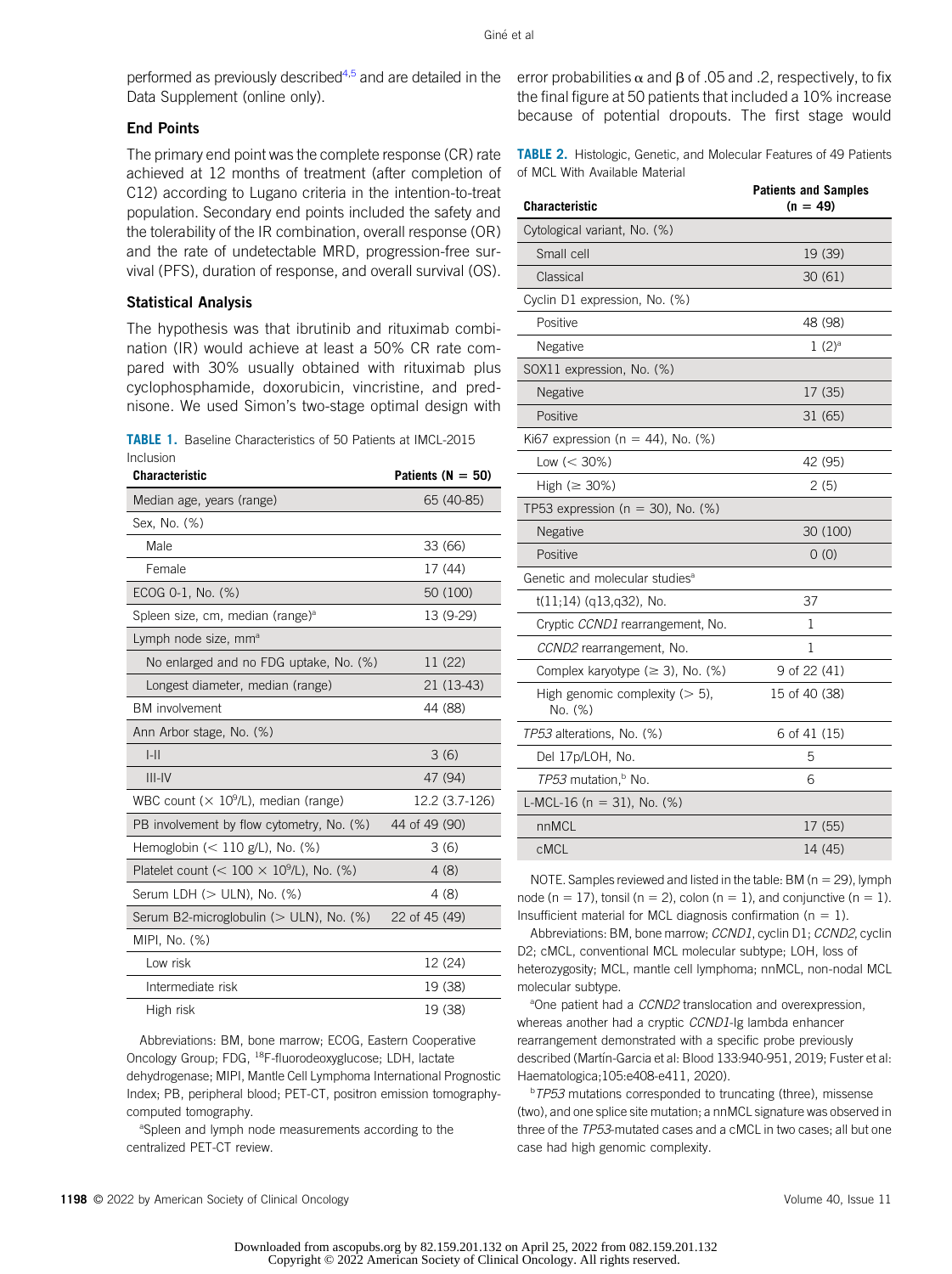

<span id="page-3-0"></span>FIG 1. CONSORT diagram of IMCL-2015. C12, cycle 12; C24, cycle 24; IR, ibrutinib, rituximab combination; MRD, minimal residual disease.

the trial had to be terminated; otherwise, recruitment could continue. Nineteen or more CRs in 46 evaluable patients had to be observed to meet the primary end point of the study.

consist of 15 patients. If five or less CRs were observed, An amendment allowed accepting a response evaluation at 6 months instead of 12 months, by using CT scan and BM aspirate, with the goal of ensuring an adequate treatment activity to justify the movement to stage II without penalizing excessively the recruitment time. All the CRs assessed at

|                           |                           | <b>GUILD EXPICSSION LIBRIC E-MOLIC</b> |                 | ,, .,                |                   |
|---------------------------|---------------------------|----------------------------------------|-----------------|----------------------|-------------------|
| Response                  | All Patients ( $N = 50$ ) | $nnMCL (n = 17)$                       | $cMCL$ (n = 14) | Wild-Type $(n = 35)$ | Mutated $(n = 6)$ |
| Overall response          | 42 (84, 74 to 94)         | 15 (88)                                | 12 (86)         | 31 (89)              | 5(83)             |
| CR                        | 40 (80, 69 to 91)         | 14 (82)                                | 11 (79)         | 29 (83)              | 5(83)             |
| <b>PR</b>                 | 2(4, 0 to 9)              | 1(6)                                   | 1(7)            | 2(6)                 |                   |
| <b>SD</b>                 | 3(6, 0 to 10)             | 1 (6)                                  | 1(7)            | 3(8)                 |                   |
| <b>PD</b>                 | 1(2, 0 to 6)              | 1(6)                                   |                 |                      | 1(17)             |
| Nonevaluable <sup>a</sup> | 4(8, 0 to 15)             |                                        | 1(7)            | 1(3)                 |                   |

<span id="page-3-1"></span>TABLE 3. Responses After 12 Cycles of IR Combination and According to Molecular Subtypes (nnMCL or cMCL) and TP53 Mutational Status Gene Expression Profile L-MCL16

NOTE. Data are No. (%, 95% CI).

Abbreviations: cMCL, conventional MCL molecular subtype; CR, complete response; IR, ibrutinib, rituximab combination; MCL, mantle cell lymphoma; nnMCL, non-nodal MCL molecular subtype; PD, progressive disease; PR, partial response; SD, stable disease.

a Four patients were nonevaluable at 12 months of treatment because of treatment discontinuation: severe aplastic anemia, skin rash, and withdrawal consent because of treatment intolerance and unrelated event with vertebral fractures.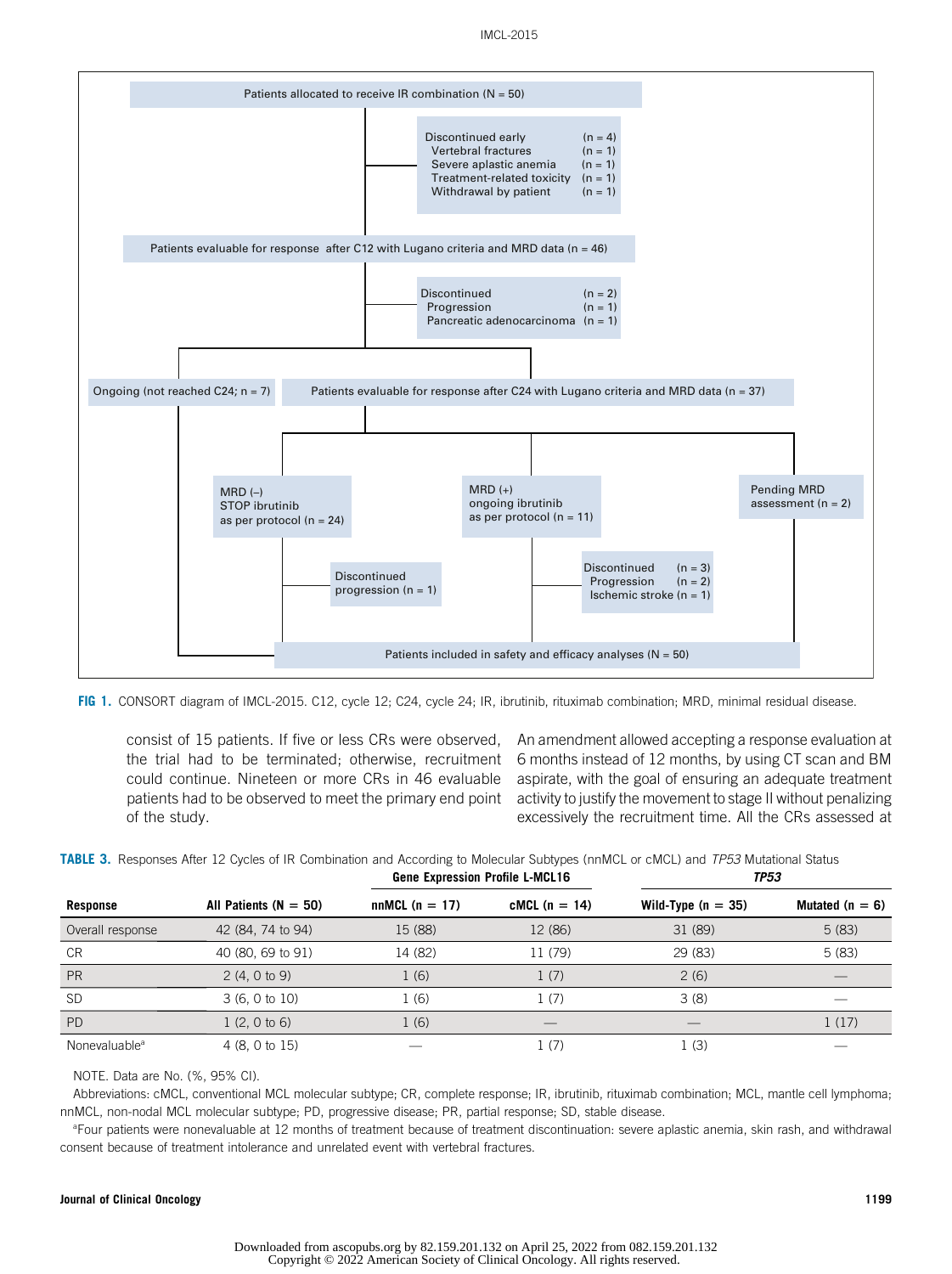6 months in stage I were later confirmed at 12 months according to the initial description of the protocol. Both primary and safety analyses were performed by intention to treat in all 50 patients included in the study.

Descriptive statistics were used to assess the baseline characteristics of the patients. The survival analysis was performed by the Kaplan-Meier method, and differences were assessed by the log-rank test. P values  $<$  .05 were considered statistically significant. All statistical analyses were performed using IBM SPSS version 25 and R version 3.6.0.

# RESULTS

# **Patients**

Between June 7, 2016, and December 10, 2019, 50 patients with untreated indolent clinical forms of MCL were enrolled in 12 GELTAMO centers to receive the IR combination. Baseline characteristics are summarized in [Table 1.](#page-2-0) The median observation time from diagnosis to therapy was 7.9 (3-107) months.

Histologic, genetic, and molecular data of 49 patients with available material are detailed in [Table 2](#page-2-1) and the Data Supplement. As required, no blastoid forms were identified and Ki-67 when evaluable was below 30%, except in two cases (34% and 50%) after centralized review. The L-MCL16 assay<sup>[4](#page-9-15)</sup> could be performed in 31 cases, in which 17 (55%) had the nnMCL gene expression profile and 14 (45%) had a conventional MCL (cMCL) signature. Among patients with a leukemic clinical presentation, with or without splenomegaly or small lymph nodes, 68% had a nnMCL profile. The main initial features according to TP53 mutational status and molecular subtypes are shown in the Data Supplement.

The CONSORT diagram of the patients is shown in [Figure 1](#page-3-0). The data cutoff date was May 28, 2021. Stage I of the study completed recruitment of 15 patients in April 2017. When six patients achieved a CR with no early discontinuations, recruitment continued to complete the 50 patients originally planned. Forty-three patients received the eight intended doses of rituximab, and seven patients between four and seven doses. The dose of ibrutinib was reduced in six patients (12%), and four cases (8%) required early discontinuation; thus, at 1 year, 46 patients were receiving ibrutinib treatment.

### **Efficacy**

After 12 cycles of treatment, 46 patients were evaluated according to Lugano criteria. The remaining four patients had early discontinuation between 1.6 and 5.5 months of ongoing treatment because of severe aplastic anemia, accidental vertebral fractures, skin rash, and withdrawal of consent because of treatment intolerance. The centralized evaluation showed 42 of 50 patients (84%; 95% CI, 74 to 94) responding to treatment, with 40 (80%; 95% CI, 69 to

91) patients achieving a CR ([Table 3\)](#page-3-1). No clinical or biologic variables, including Mantle Cell Lymphoma International Prognostic Index (MIPI),  $\beta$ 2-microglobulin, molecular subtypes, TP53 mutational status, or high genomic complexity, predicted CR achievement at 12 months. Response rates according to molecular subtypes and TP53 muta-tional status are listed in [Table 3,](#page-3-1) and for genomic complexity, in the Data Supplement.

Sequential MRD determinations in PB and BM are detailed in the Data Supplement. After 12 cycles of IR, 40 of 46 evaluable patients (87%; 95% CI, 77 to 97) achieved undetectable MRD in PB and 28 of 43 evaluable patients (65%; 95% CI, 51 to 78) also in BM. Focusing on the 40 patients with CR, MRD was undetectable in PB in 37 of 40 (93%; 95% CI, 86 to 100) assessed patients and also in BM, in 26 of 37 (70%; 95% CI, 55 to 85) patients. No significant differences in terms of molecular response were seen according to the clinicobiologic variables mentioned above.

## Outcome

Thirty-seven patients had reached 24 cycles of ibrutinib. As shown in the CONSORT diagram, two additional patients had discontinued the trial because of disease progression and pancreatic adenocarcinoma, respectively, and seven had not yet reached 24 cycles of therapy. In addition, MRD was under evaluation in two cases. As per protocol, ibrutinib was discontinued in 24 of 35 evaluable cases (69%) because of response with sustained undetectable MRD after C24. Among the 24 patients who have discontinued treatment, three cases stopped ibrutinib earlier because of intolerance and two cases were considered in PR and SD after cycle 12 evaluation, respectively. At the last cutoff, 19 patients continued having undetectable MRD in PB (the maximum MRD follow-up after planned discontinuation was 34 months), whereas five converted to detectable MRD in PB between 3 and 20 months from discontinuation. Only one clinical relapse has been detected after MRD conversion within those 24 patients (Data Supplement).

All four patients with disease progression at the last followup were preceded by persistence or reappearance of detectable MRD in PB. After a median follow-up of 36 months for surviving patients, the estimated PFS at 36 months was 93% (95% CI, 86 to 100; [Fig 2A\)](#page-5-0). Only MIPI and TP53 mutational status showed a significant impact on PFS, with no differences by molecular subtype ( $nnMCL$  v  $cMCL$ ), genomic complexity (Figures [2B-2E](#page-5-0)), or MRD status at C12 (Data Supplement). Multivariate analysis was not performed as the proportional hazards assumption was not met. The event-free survival at 36 months was 76% (95% CI, 64 to 89; [Fig 2A](#page-5-0)).

Six patients have died so far, four cases because of MCL progression and the other two as a result of pancreatic adenocarcinoma and SARS-CoV-2 infection, respectively. The OS at 36 months was 92% (95% CI, 84 to 100; [Fig 2A](#page-5-0)).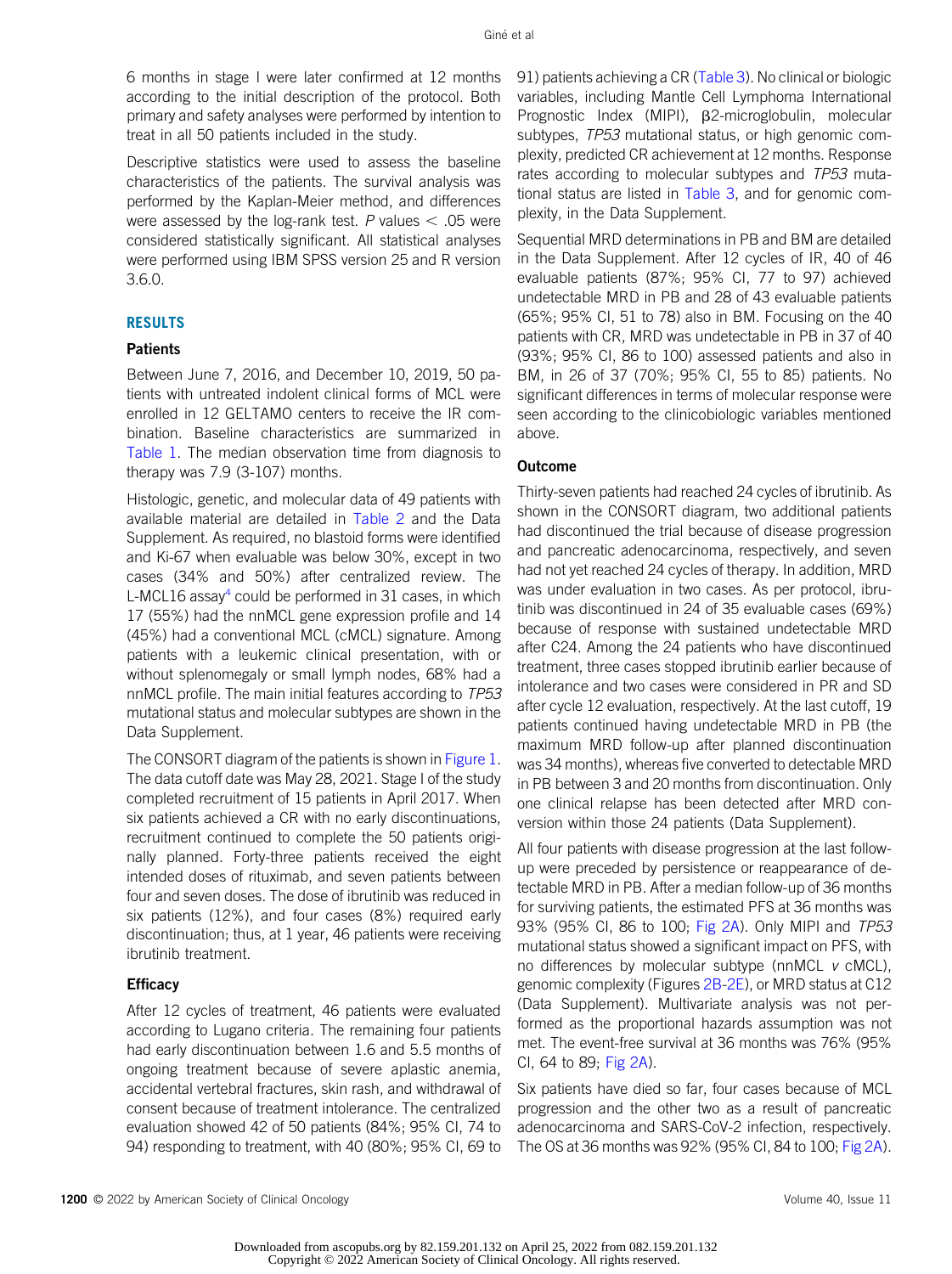

<span id="page-5-0"></span>FIG 2. Survival in the IMCL-2015 study. (A) OS, PFS, and EFS (medians not reached). (B) PFS according to MIPI was significantly different in the high-risk group ( $P = .002$ ). (C) PFS in 41 patients with TP53 mutational status was significantly poorer for TP53-mutated cases ( $P = .0001$ ). No significant differences in PFS were observed: (D) according to the molecular variant (cMCL and nnMCL assessed in 31 patients) or (E) according to the genomic complexity available in 40 patients. PFS was measured from the treatment start date until disease progression or death whichever occurs first. OS was measured from the treatment start date to the date of death or last follow-up. EFS was measured from the treatment start date to the failure of treatment or death as a result of any cause or the last follow-up. A total of 12 patients had an event as follows: unacceptable toxicity, six cases (treatment-related, two of the patients presented an ulterior progression); disease progression, two cases; pancreatic adenocarcinoma, one case (SUSAR); severe aplastic anemia, one case (SUSAR); vertebral fractures, one case (unrelated); and ischemic stroke, one case (unrelated). cMCL, conventional MCL; CNA, copy number alterations; EFS, event-free survival; HR, high risk; IR, intermediate risk; (continued on next page)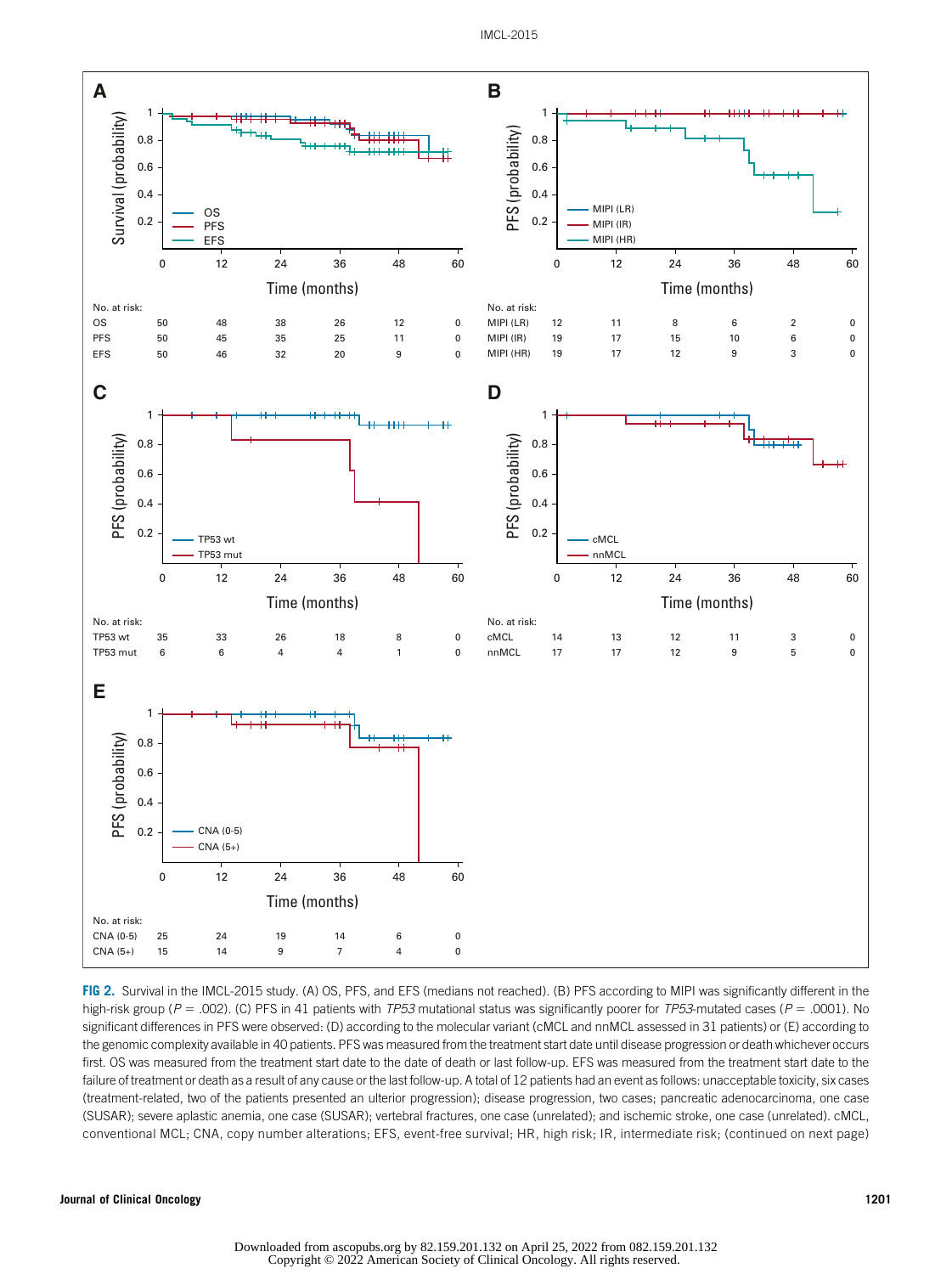FIG 2. (Continued). LR, low risk; MCL, mantle cell lymphoma; MIPI, Mantle cell lymphoma International Prognostic Index; mut, mutated; nnMCL, non-nodal MCL; OS, overall survival; PFS, progression-free survival; wt, wild-type.

MIPI and TP53 mutational status also had a significant impact on OS (Data Supplement).

Interestingly, three of the four patients with disease progression had a nnMCL subtype and carried high genomic complexity with TP53 mutations. The remaining case was a cMCL with wild-type TP53 and without genomic complexity. Only one of these patients was eligible for active salvage treatment, but was refractory to different immunochemotherapy and new targeted drugs.

## TP53-Mutated MCL Patients

Focusing on the six TP53-mutated cases included in this study, five achieved a CR, including four with undetectable MRD that allowed discontinuation of ibrutinib as per protocol in two cases. All but one of the patients eventually converted to detectable MRD. Clinical progression has been observed in three cases with a median PFS of 38.5 months (95% CI, 37 to 39; v not reached for wild-type  $TP53$  cases;  $P = .0001$ ; [Fig 2C\)](#page-5-0). Three TP53-mutated patients have died because of disease progression in two cases and from SARS-CoV-2 infection in one case that also had detectable MRD. The median OS of TP53-mutated cases was significantly lower than that of wild-type cases (38.5 months; 95% CI, 37 to 39 v not reached, respectively,  $P = .0002$ ).

#### Safety

The most common treatment-related AEs were diarrhea (38%), neutropenia (36%), fatigue (32%), upper respiratory infection (24%), nausea (22%), and arterial hypertension (20%; [Table 4\)](#page-7-0). Grade  $\geq$  3-4 AEs were predominantly hematologic toxicity (22%). At the last cutoff, six patients had discontinued ibrutinib because of intolerance. Atrial fibrillation and stroke were seen in 2 and 1 cases, respectively. Three neoplasms, basocellular carcinoma, pancreatic adenocarcinoma, and bladder carcinoma at 1, 12, and 40 months, from the onset of treatment were observed in two patients. Severe aplastic anemia was observed in one case at 5.5 months of IR treatment. At that time, the patient was in CR by CT imaging, with undetectable MRD in both PB and BM. Despite IR treatment withdrawal, the severe aplasia did not recover and required treatment with antithymocyte globulin followed by allogeneic stem-cell transplantation. The patient is alive and in CR.

#### **DISCUSSION**

The present study shows that the IR combination achieves a high rate of complete and molecular responses as upfront treatment for indolent clinical forms of MCL. This is a MRDdriven study that results in a time-limited treatment with the IR combination for the majority of patients. The discontinuation of ibrutinib therapy after 2 years seems reasonable in this selected population, particularly in patients without TP53 mutation.

The primary end point of the study was met: IR combination proved to be very active in this setting, with 80% of CR at 1 year, including a high proportion of undetectable MRD. Further conclusions regarding the potential effectiveness of this combination in the frontline treatment are limited because of the study design, a nonrandomized phase II study lacking a comparator arm. However, these results compare favorably with what we could expect from established high-dose treatment approaches, indeed with a most favorable toxicity profile. Moreover, these excellent data should be taken with caution as the MCL population herein evaluated was favorably selected and, more importantly, a longer term follow-up is needed to see how sustained such responses are. It is of note that the outstanding efficacy was achieved with only eight doses of rituximab and a MRD-driven duration of ibrutinib. Treatment was limited to 2 years in about 70% of responders. This aspect of the IMCL-2015 study differs from the majority of currently ongoing studies in which new targeted drugs are usually used until disease progression.

By contrast, perhaps a small part of the patients included in the IMCL-2015 study might not have required treatment. The definition and management of the so-called indolent clinical forms of MCL patients is currently an open question with scarce and mostly retrospective available evidence.<sup>1[,6](#page-9-4)[-12,](#page-9-5)[24](#page-9-16)</sup> Moreover, the different policies in the selection of patients to apply observation and the lack of reliable biomarkers hamper having a benchmark where to make any consistent comparison. In most of these series, 6[-12](#page-9-5) a median time to treatment between 1 and 2 years has been described, and only 7% of initially observed cases had longterm observation ( $>$  5 years) in one study.<sup>[6](#page-9-4)</sup>

Regarding previously reported experiences with targeted combinations, the IR regimen has already been tested in relapsed/refractory patients with MCL.<sup>[14](#page-9-7),[18](#page-9-8)</sup> Although no direct comparison with single-agent ibrutinib is available, the results of the combination seem superior with CR in 58% of cases and a median PFS of 43 months in the absence of unexpected toxicity.<sup>18</sup> The very recently published results for the frontline IR combination in older patients<sup>20</sup> with MCL showing the best OR rate of 92% and CR rate of 68%, together with the data from the present study, give some evidence supporting its combination rather than the use of single-agent ibrutinib alone although these data are not available in frontline treatment. Both studies showed 3-year PFS and OS around 90%. The results of the ongoing randomized phase III studies, ENRICH (ISRCTN 11038174) and MANGROVE [\(NCT04002297\)](https://www.clinicaltrials.gov/ct2/show/NCT04002297), are eagerly awaited to clarify the role of the  $BTK$  inhibitors and rituximab combination in the upfront treatment of MCL. Combinations with immunomodulators have been tested as well. The IR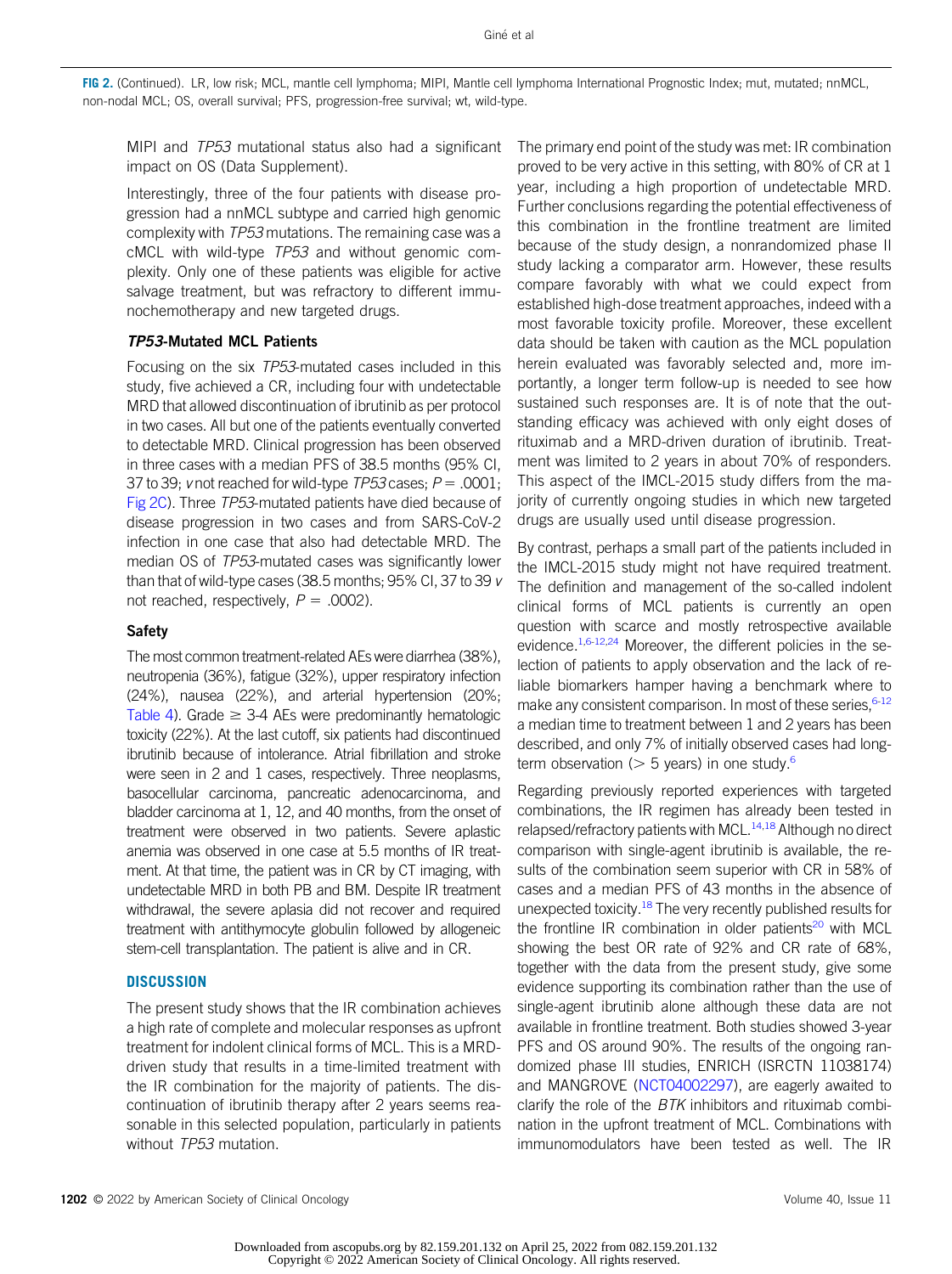<span id="page-7-0"></span>

| <b>TABLE 4.</b> Treatment-Emergent AEs<br>All<br>Grade |                      |           |         |      |  |  |  |  |
|--------------------------------------------------------|----------------------|-----------|---------|------|--|--|--|--|
| <b>Event</b>                                           | Grades <sup>a</sup>  | Grade 1-2 | Grade 3 | 4    |  |  |  |  |
| Hematologic AEs                                        |                      |           |         |      |  |  |  |  |
| Thrombocytopenia                                       | 7(14)                | 6(12)     | 0(0)    | 1(2) |  |  |  |  |
| Neutropenia                                            | 18 (36)              | 7(14)     | 8(16)   | 3(6) |  |  |  |  |
| Nonhematologic AEs                                     |                      |           |         |      |  |  |  |  |
| Diarrhea                                               | 19 (38)              | 18 (36)   | 1(2)    | 0(0) |  |  |  |  |
| Fatigue                                                | 16 (32)              | 15 (30)   | 1(2)    | 0(0) |  |  |  |  |
| Upper respiratory<br>infection                         | 13 (24)              | 12 (24)   | 0(0)    | 0(0) |  |  |  |  |
| Nausea                                                 | 11 (22)              | 11 (22)   | 0(0)    | 0(0) |  |  |  |  |
| Hypertension                                           | 10 (20) <sup>b</sup> | 8(16)     | 1(2)    | 0(0) |  |  |  |  |
| Pruritus                                               | 9(18)                | 9(18)     | 0(0)    | 0(0) |  |  |  |  |
| Erythema                                               | 9(18)                | 9(18)     | 0(0)    | 0(0) |  |  |  |  |
| Arthralgia                                             | 9(18)                | 8(16)     | 1(2)    | 0(0) |  |  |  |  |
| Dyspepsia                                              | 8(16)                | 8(16)     | 0(0)    | 0(0) |  |  |  |  |
| Skin infection                                         | 7(14)                | 6(12)     | 1(2)    | 0(0) |  |  |  |  |
| Vomiting                                               | 6(12)                | 6(12)     | 0(0)    | 0(0) |  |  |  |  |
| Paresthesia                                            | 6(12)                | 6(12)     | 0(0)    | 0(0) |  |  |  |  |
| Hyperglycemia                                          | 6(12)                | 6(12)     | 0(0)    | 0(0) |  |  |  |  |
| Hematoma                                               | 6(12)                | 6(12)     | 0(0)    | 0(0) |  |  |  |  |
| Fever                                                  | 6(12)                | 6(12)     | 0(0)    | 0(0) |  |  |  |  |
| Cough                                                  | 6(12)                | 6(12)     | 0(0)    | 0(0) |  |  |  |  |
| Back pain                                              | $6(12)^{b}$          | 5(10)     | 0(0)    | 0(0) |  |  |  |  |
| Palpitations                                           | $5(10)^{b}$          | 4(8)      | 0(0)    | 0(0) |  |  |  |  |
| Mucositis oral                                         | 5(10)                | 5(10)     | 0(0)    | 0(0) |  |  |  |  |
| Allergic reaction                                      | 5(10)                | 5(10)     | 0(0)    | 0(0) |  |  |  |  |
| ALT increase                                           | 5(10)                | 4(8)      | 1(2)    | 0(0) |  |  |  |  |
| Abdominal pain                                         | 5(10)                | 4(8)      | 1(2)    | 0(0) |  |  |  |  |

NOTE. Data are No. (%). The denominator is 50.

Abbreviation: AE, adverse event.

<sup>a</sup>For grade 1-2 events, only those occurring in  $\geq 10\%$  of patients are reported, whereas for grade 3 and 4, all of them are listed.

bNot reported one case (2%) each.

combination herein reported with a more favorably selected population of asymptomatic patients with MCL compares very well with the data reported for R-lenalidomide, OR 91% and CR 63%, in a small series of 38 patients with favorable characteristics.<sup>19</sup>

Our study also provides detailed MRD information for the IR combination, to our knowledge, showing for the first time, the possibility of applying a MRD-guided treatment cessation. We observed that molecular responses with IR combination were achieved rapidly, especially in PB, most likely because of rituximab treatment. In some cases, MRD response was achieved over time. It is an open question whether cases with detectable MRD could have benefited from a longer exposure to rituximab, as disease progression was preceded by detectable MRD in all cases. Despite the fact that the follow-up is still short, many of the patients in whom ibrutinib was stopped after C24 because of sustained undetectable MRD continue in a molecular response for more than 2 years after discontinuation. Overall, these data are very promising and suggest that time-limited MRD-guided treatment with new targeted therapies in MCL is feasible and worth exploring in future studies.

After a median follow-up of 3 years, four clinical progressions (8%) have been observed. Interestingly, three of the four cases had a nnMCL variant and carried high genomic complexity with TP53 mutation, which could explain the poor outcome. However, no significant differences in the outcome have been observed so far between nnMCL and cMCL molecular subtypes or according to genomic complexity. Although the present data indicate a noteworthy activity of the IR combination in TP53-mutated MCL cases in terms of CR, similar to what have been described in other studies using ibrutinib-based combinations in the relapsed and refractory setting,  $15-17$  $15-17$  the duration of the responses seems to be lower than that in TP53 wild-type cases, with this translating into a significantly poorer median PFS and OS [\(Fig 2C](#page-5-0) and Data Supplement). Thus, in practical terms, TP53-mutated cases seem to be not particularly suitable for IR discontinuation, even with undetectable MRD, since most likely these patients may relapse in a short period of time. Nonetheless, the median PFS and OS observed in our study for TP53-mutated cases are much better than those described in the series of patients treated with an intensive immunochemotherapy approach, including high-dose cytarabine and autologous stem-cell transplantation.<sup>[25](#page-9-18)</sup> This could be explained either by an improved activity of targeted IR treatment over intensive immunochemotherapy in TP53-mutated cases or by a highly selected MCL population with favorable clinical characteristics.

The toxicity seen with the IR combination in first-line was expected, with a predominance of hematologic toxicity, where up to 22% of patients experienced grade 3-4 neutropenia. This figure is superior than that observed with IR in older patients<sup>20</sup> with MCL (8%), and this could be explained by the enriched presence of cases with leukemic involvement in our trial. Gastrointestinal symptoms and fatigue were also frequent, although in general with low or mild intensity, and seemed to be less frequently observed than when the IR combination was given in the relapsed and refractory set-ting<sup>14</sup> or in frontline in older patients,<sup>[20](#page-9-11)</sup> which could be attributed to the better general condition of our patients. We observed few AEs of special interest such as hypertension or atrial fibrillation. The limited duration of the treatment could also contribute to the few AEs observed and therefore a lower discontinuation from the study than the one observed in older patients with MCL for IR combination.<sup>20</sup> Despite that, up to 12% of patients had to discontinue treatment during follow-up because of ibrutinib intolerance and an additional 8% because of other reasons, including severe aplastic anemia and pancreatic adenocarcinoma, among others.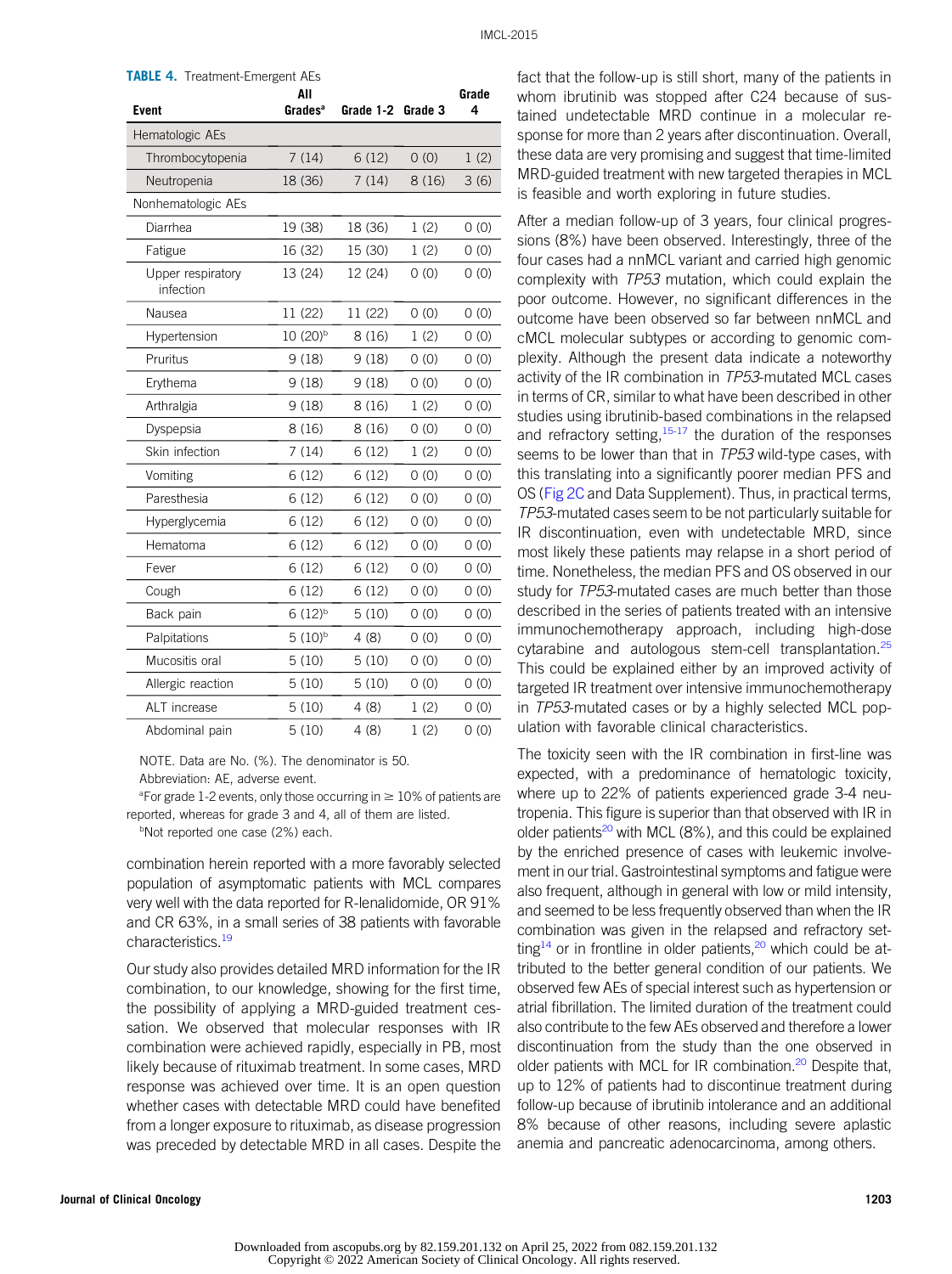The IMCL-2015 study has shown the high activity, in terms of CR and undetectable MRD, of the upfront IR combination in indolent clinical forms of MCL following a MRDdriven approach to limit the extent of treatment. The duration of molecular and clinical responses after ibrutinib discontinuation will be a key aspect to define the final role of

#### AFFILIATIONS

<sup>1</sup> Hematology Department, Hospital Clínic of Barcelona, Barcelona, Spain <sup>2</sup>Institut d'Investigacions Biomèdiques August Pi I Sunyer (IDIBAPS), Barcelona, Spain

<sup>3</sup> Centro de Investigación Biomédica en Red, Cáncer (CIBERONC), Madrid, Spain

4 Hematology Department, Hospital Universitario Virgen del Rocio, Sevilla, Spain

5 Hematology Department, Hospital Universitario 12 de Octubre, Madrid, Spain

<sup>6</sup> Hematology Department, Hospital Universitario Ramón y Cajal, Madrid, Spain

<sup>7</sup> Hematology Department, Hospital Clínico Universitario Salamanca, Salamanca, Spain

<sup>8</sup>Instituto de Investigación Biomédica de Salamanca (IBSAL), Salamanca, Spain

<sup>9</sup> Hematology Department, Hospital Clínico de Valencia, Valencia, Spain <sup>10</sup>Institut d'Investigació Sanitària (INCLIVA), Valencia, Spain

<sup>11</sup>Hematology Department, Institut Català d'Oncologia, Hospital Duran i Reynals, Hospitalet de Llobregat, Spain

<sup>12</sup>Hematology Department, Hospital Costa del Sol Marbella, Marbella, Spain 13Hematology Department, MD Anderson Cancer Center, Madrid, Spain

14Hematology Department, Hospital Universitari Vall d'Hebron, VHIO, Barcelona, Spain

<sup>15</sup>Hematology Department, Hospital Universitari Mútua Terrasa, Terrassa, Spain

<sup>16</sup> Hematology Department, Hospital Universitario de Burgos, Burgos, Spain <sup>17</sup> Hematopathology Unit, Hospital Clínic of Barcelona, Barcelona, Spain

18University of Barcelona, Barcelona, Spain

<sup>19</sup>Nuclear Medicine Department, Hospital Clínic of Barcelona, Barcelona, Spain

<sup>20</sup>Centro de Investigación Biomédica en Red, Bioingeniería,

Biomateriales y Nanomedicina (CIBERBBN), Madrid, Spain

 $21$ Nuclear Medicine Department, Hospital Universitari de Bellvitge, Hospitalet de Llobregat, Spain

22Nuclear Medicine Department, Hospital General Universitario Gregorio Marañón, Madrid, Spain

<sup>23</sup>Radiology Department, Hospital Clínic of Barcelona, Barcelona, Spain <sup>24</sup>Instituto de Biología Molecular y Celular del Cáncer (IBMCC), Salamanca, Spain

25Universidad de Salamanca (USAL), Salamanca, Spain

### CORRESPONDING AUTHOR

Eva Giné, MD, Hematology Department, Hospital Clínic of Barcelona, Villarroel 170, 08036 Barcelona, Spain; e-mail: [egine@clinic.cat](mailto:egine@clinic.cat).

#### PRIOR PRESENTATION

Presented at the 61st Annual Meeting of the American Society of Hematology, Orlando, FL, December 7-10, 2019 (oral); LXII Congreso Nacional de la SEHH Virtual, Pamplona, Spain, October 26-30, 2020 (oral); and 16-ICML, International Conference on Malignant Lymphoma Virtual Edition, Lugano, Switzerland, June 18-22, 2021 (oral).

such individualized approaches. Some patients, particularly those with a TP53 mutation, may not be good candidates for treatment discontinuation, even in the case of molecular response. Future randomized studies are guaranteed to explore the final role of targeted therapies in the frontline treatment of patients with MCL.

#### SUPPORT

The funding for the IMCL-2015 was obtained through unrestricted Janssen Clinical Investigator-Initiated Study (IIS) Research Support. Janssen was not involved in the protocol writing, data collection, and analysis or interpretation of results. Janssen was informed of the development of the IMCL-2015 study and reviewed the manuscript before submission.

# CLINICAL TRIAL INFORMATION

[NCT02682641](https://www.clinicaltrials.gov/ct2/show/NCT02682641)

## AUTHORS' DISCLOSURES OF POTENTIAL CONFLICTS OF INTEREST

Disclosures provided by the authors are available with this article at DOI [https://doi.org/10.1200/JCO.21.02321.](https://ascopubs.org/doi/full/10.1200/JCO.21.02321)

#### DATA SHARING STATEMENT

The Spanish Lymphoma Group (GELTAMO, Grupo Español de Linfomas y Trasplante Autólogo de Médula Ósea) supports the ethical obligation of responsible sharing of data from clinical trials. The study Protocol, informed consent form, and amendments of the study Protocol will be provided. Deidentified individual participant data reported in the manuscript will be shared under the terms of a Data Use Agreement and may only be used for approved proposals. Request may be made to [egine@clinic.cat.](mailto:egine@clinic.cat)

## AUTHOR CONTRIBUTIONS

Conception and design: Eva Giné, Armando López-Guillermo Provision of study materials or patients: All authors Collection and assembly of data: All authors Data analysis and interpretation: Eva Giné, Xavier Setoain, Sonia Rodríguez, Alejandro Medina-Herrera, Ramón García-Sanz, Ferran Nadeu, Silvia Beá, Elias Campo, Armando López-Guillermo Manuscript writing: All authors **Final approval of manuscript:** All authors Accountable for all aspects of the work: All authors

#### ACKNOWLEDGMENT

The authors would like to thank the patients and their families, and study investigators and coordinators—among them, Carlos Grande, Lucia Palacios, and Silvia Ruíz-for their contribution to the study. Partial support of biological and MRD studies was obtained from grants Instituto de Salud Carlos III (ISCIII) PI19/00887 (to A.L.-G. and E.G.) and PI17/ 01061 (to S.B.), Fundació La Marató de TV3 grant 201904-30 (to S.B.), Ministerio de Ciencia e Innovación (MCI) RTI2018-094274-B-I00 (to E.C.), National Institutes of Health (NIH) 1P01CA229100 (to E.C.) and FEDER: European Regional Development Fund "Una manera de hacer Europa" (to E.C. and S.B.). A personal grant FEHH-Janssen 2021 to Alejandro Medina-Herrera from Fundación Española de Hematología y Hemoterapia is acknowledged. E.C. is an ICREA Academia Researcher.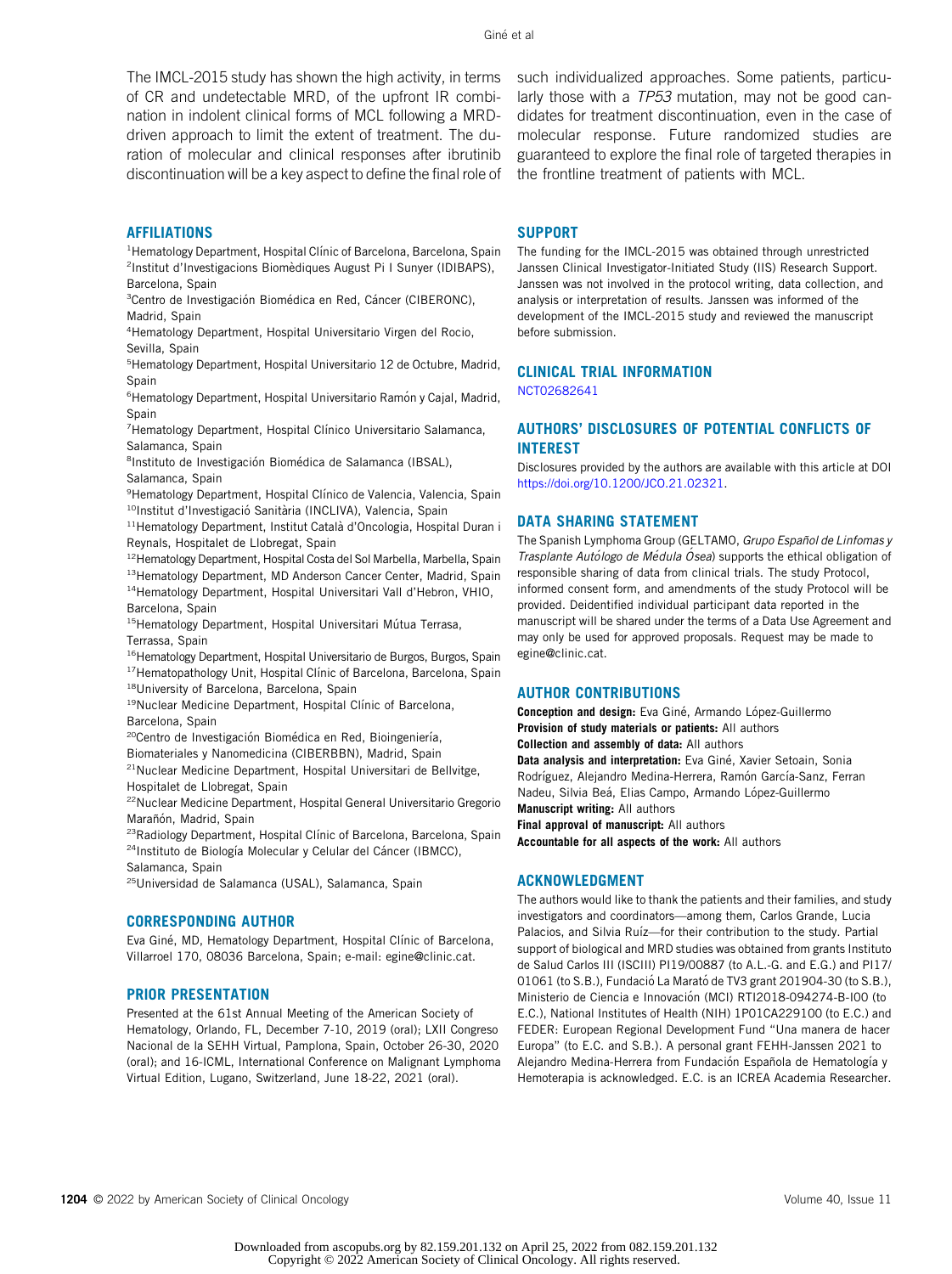#### **REFERENCES**

- <span id="page-9-0"></span>1. Swerdlow SH, Campo E, Seto M, et al: Mantle cell lymphoma, in Swerdlow SH, Campo E, Harris NL, et al (eds): WHO Classification of Tumors of Hematopoietic and Lymphoid Tissues (rev ed 4). Lyon, France, IARC, 2017, pp 285-290
- <span id="page-9-1"></span>2. Orchard J, Garand R, Davis Z, et al: A subset of t(11;14) lymphoma with mantle cell features displays mutated IgVH genes and includes patients with good prognosis, nonnodal disease. Blood 101:4975-4981, 2003
- <span id="page-9-2"></span>3. Jares P, Colomer D, Campo E: Molecular pathogenesis of mantle cell lymphoma. J Clin Invest 122:3416-3423, 2012
- <span id="page-9-15"></span>4. Clot G, Jares P, Gine E, et al: A gene signature that distinguishes conventional and leukemic nonnodal mantle cell lymphoma helps predict outcome. Blood 132: ´ 413-422, 2018
- <span id="page-9-3"></span>5. Nadeu F, Martin-Garcia D, Clot G, et al: Genomic and epigenomic insights into the origin, pathogenesis, and clinical behavior of mantle cell lymphoma subtypes. Blood 136:1419-1432, 2020
- <span id="page-9-4"></span>6. Martin P, Chadburn A, Christos P, et al: Outcome of deferred initial therapy in mantle-cell lymphoma. J Clin Oncol 27:1209-1213, 2009
- 7. Abrahamsson A, Albertsson-Lindblad A, Brown PN, et al: Real world data on primary treatment for mantle cell lymphoma: A Nordic Lymphoma Group observational study. Blood 124:1288-1295, 2014
- 8. Cohen JB, Han X, Jemal A, et al: Deferred therapy is associated with improved overall survival in patients with newly diagnosed mantle cell lymphoma. Cancer 122:2356-2363, 2016
- 9. Abrisqueta P, Scott DW, Slack GW, et al: Observation as the initial management strategy in patients with mantle cell lymphoma. Ann Oncol 28:2489-2495, 2017
- 10. Calzada O, Switchenko JM, Maly JJ, et al: Deferred treatment is a safe and viable option for selected patients with mantle cell lymphoma. Leuk Lymphoma 59: 2862-2870, 2018
- 11. Kumar A, Ying Z, Alperovich A, et al: Clinical presentation determines selection of patients for initial observation in mantle cell lymphoma. Haematologica 104: e163-6, 2019
- <span id="page-9-5"></span>12. McCulloch R, Smith A, Wainman B, et al: 40% of females with mantle cell lymphoma are managed with initial observation: Results from the MCL biobank observational study. Blood 134, 2019 (suppl; abstr 2821)
- <span id="page-9-6"></span>13. Wang ML, Rule S, Martin P, et al: Targeting BTK with ibrutinib in relapsed or refractory mantle-cell lymphoma. N Engl J Med 369:507-516, 2013
- <span id="page-9-7"></span>14. Wang ML, Lee H, Chuang H, et al: Ibrutinib in combination with rituximab in relapsed or refractory mantle cell lymphoma: A single-centre, open-label, phase 2 trial. Lancet Oncol 17:48-56, 2016
- <span id="page-9-17"></span>15. Jerkeman M, Eskelund CW, Hutchings M, et al: Ibrutinib, lenalidomide, and rituximab in relapsed or refractory mantle cell lymphoma (PHILEMON): A multicentre, open-label, singlearm, phase 2 trial. Lancet Haematol 5:e109-116, 2018
- 16. Tam CS, Anderson MA, Pott C, et al: Ibrutinib plus venetoclax for the treatment of mantle-cell lymphoma. N Engl J Med 378:1211-1223, 2018
- <span id="page-9-9"></span>17. Le Gouill S, Morschhauser F, Chiron D, et al: Ibrutinib, obinutuzumab, and venetoclax in relapsed and untreated patients with mantle cell lymphoma: A phase 1/ 2 trial. Blood 137:877-887, 2021
- <span id="page-9-8"></span>18. Jain P, Romaguera J, Srour SA, et al: Four-year follow-up of a single arm, phase II clinical trial of ibrutinib with rituximab (IR) in patients with relapsed/refractory mantle cell lymphoma (MCL). Br J Haematol 182:404-411, 2018
- <span id="page-9-10"></span>19. Ruan J, Martin P, Christos P, et al: Five year follow-up of lenalidomide plus rituximab as initial treatment of mantle cell lymphoma. Blood 132:2016-2025, 2018
- <span id="page-9-11"></span>20. Jain P, Zhao S, Lee HJ, et al: Ibrutinib with rituximab in first-line treatment of older patients with mantle cell lymphoma. J Clin Oncol 40:202-212, 2022
- <span id="page-9-12"></span>21. Pott C: Minimal residual disease detection in mantle cell lymphoma: Technical aspects and clinical relevance. Semin Hematol 48:172-184, 2011
- <span id="page-9-13"></span>22. van Dongen JJ, Langerak AW, Brüggemann M, et al: Design and standardization of PCR primers and protocols for detection of clonal immunoglobulin and T-cell receptor gene recombinations in suspect lymphoproliferations: Report of the BIOMED-2 concerted action BMH4-CT98-3936. Leukemia 17:2257-2317, 2003
- <span id="page-9-14"></span>23. Kotrova M, Darzentas N, Pott C, et al: Next-generation sequencing technology to identify minimal residual disease in lymphoid malignancies. Methods Mol Biol 2185:95-111, 2021
- <span id="page-9-16"></span>24. Dreyling M, Campo E, Hermine O, et al: Newly diagnosed and relapsed mantle cell lymphoma: ESMO clinical practice guidelines for diagnosis, treatment and follow-up. Ann Oncol 28:iv62-iv71, 2017 (suppl 4)
- <span id="page-9-18"></span>25. Eskelund CW, Dahl C, Hansen JW, et al: TP53 mutations identify younger mantle cell lymphoma patients who do not benefit from intensive chemoimmunotherapy. Blood 130:1903-1910, 2017

nn - 1